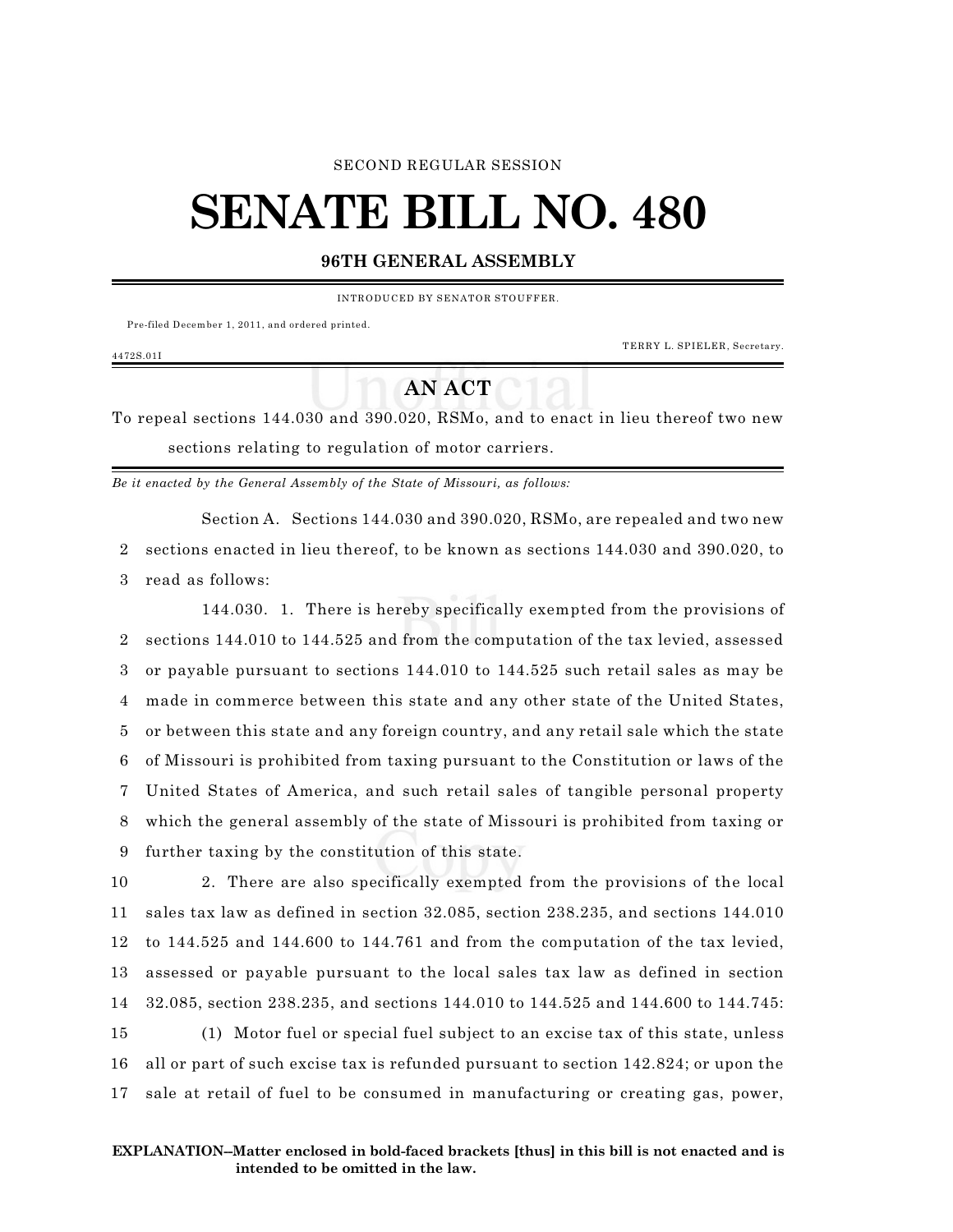steam, electrical current or in furnishing water to be sold ultimately at retail; or feed for livestock or poultry; or grain to be converted into foodstuffs which are to be sold ultimately in processed form at retail; or seed, limestone or fertilizer which is to be used for seeding, liming or fertilizing crops which when harvested will be sold at retail or will be fed to livestock or poultry to be sold ultimately in processed form at retail; economic poisons registered pursuant to the provisions of the Missouri pesticide registration law (sections 281.220 to 281.310) which are to be used in connection with the growth or production of crops, fruit trees or orchards applied before, during, or after planting, the crop of which when harvested will be sold at retail or will be converted into foodstuffs which are to be sold ultimately in processed form at retail;

 (2) Materials, manufactured goods, machinery and parts which when used in manufacturing, processing, compounding, mining, producing or fabricating become a component part or ingredient of the new personal property resulting from such manufacturing, processing, compounding, mining, producing or fabricating and which new personal property is intended to be sold ultimately for final use or consumption; and materials, including without limitation, gases and manufactured goods, including without limitation slagging materials and firebrick, which are ultimately consumed in the manufacturing process by blending, reacting or interacting with or by becoming, in whole or in part, component parts or ingredients of steel products intended to be sold ultimately for final use or consumption;

 (3) Materials, replacement parts and equipment purchased for use directly upon, and for the repair and maintenance or manufacture of, motor vehicles, watercraft, railroad rolling stock or aircraft engaged as common carriers of persons or property;

 (4) Replacement machinery, equipment, and parts and the materials and supplies solely required for the installation or construction of such replacement machinery, equipment, and parts, used directly in manufacturing, mining, fabricating or producing a product which is intended to be sold ultimately for final use or consumption; and machinery and equipment, and the materials and supplies required solely for the operation, installation or construction of such machinery and equipment, purchased and used to establish new, or to replace or expand existing, material recovery processing plants in this state. For the purposes of this subdivision, a "material recovery processing plant" means a facility that has as its primary purpose the recovery of materials into a useable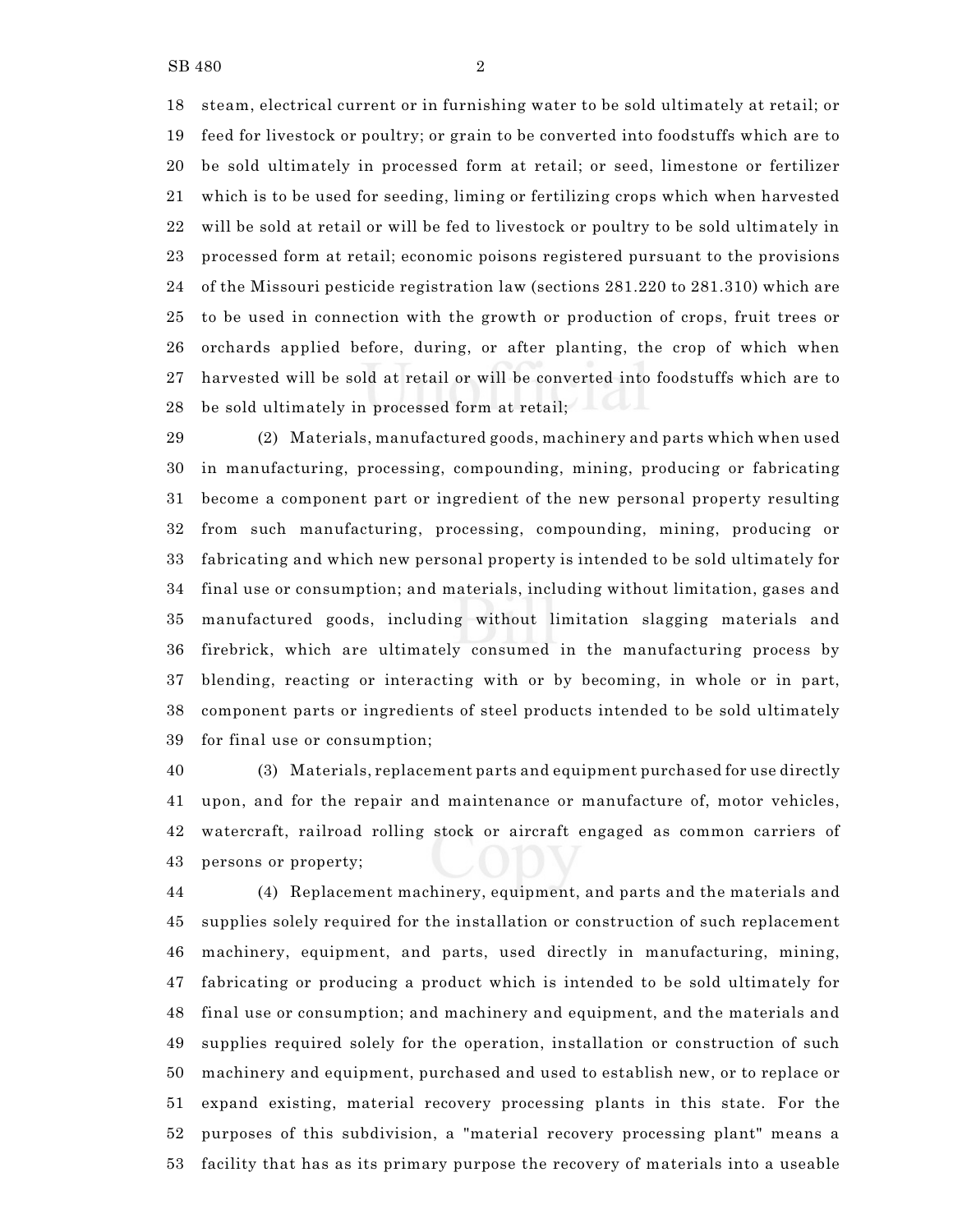product or a different form which is used in producing a new product and shall include a facility or equipment which are used exclusively for the collection of recovered materials for delivery to a material recovery processing plant but shall not include motor vehicles used on highways. For purposes of this section, the terms motor vehicle and highway shall have the same meaning pursuant to section 301.010. Material recovery is not the reuse of materials within a manufacturing process or the use of a product previously recovered. The material recovery processing plant shall qualify under the provisions of this section regardless of ownership of the material being recovered;

 (5) Machinery and equipment, and parts and the materials and supplies solely required for the installation or construction of such machinery and equipment, purchased and used to establish new or to expand existing manufacturing, mining or fabricating plants in the state if such machinery and equipment is used directly in manufacturing, mining or fabricating a product which is intended to be sold ultimately for final use or consumption;

 (6) Tangible personal property which is used exclusively in the manufacturing, processing, modification or assembling of products sold to the United States government or to any agency of the United States government;

 (7) Animals or poultry used for breeding or feeding purposes, or captive wildlife;

 (8) Newsprint, ink, computers, photosensitive paper and film, toner, printing plates and other machinery, equipment, replacement parts and supplies used in producing newspapers published for dissemination of news to the general public;

 (9) The rentals of films, records or any type of sound or picture transcriptions for public commercial display;

 (10) Pumping machinery and equipment used to propel products delivered by pipelines engaged as common carriers;

 (11) Railroad rolling stock for use in transporting persons or property in interstate commerce and motor vehicles licensed for a gross weight of twenty-four thousand pounds or more or trailers used by **[**common**] motor** carriers, as defined in section 390.020, in the transportation of persons or property;

 (12) Electrical energy used in the actual primary manufacture, processing, compounding, mining or producing of a product, or electrical energy used in the actual secondary processing or fabricating of the product, or a material recovery processing plant as defined in subdivision (4) of this subsection, in facilities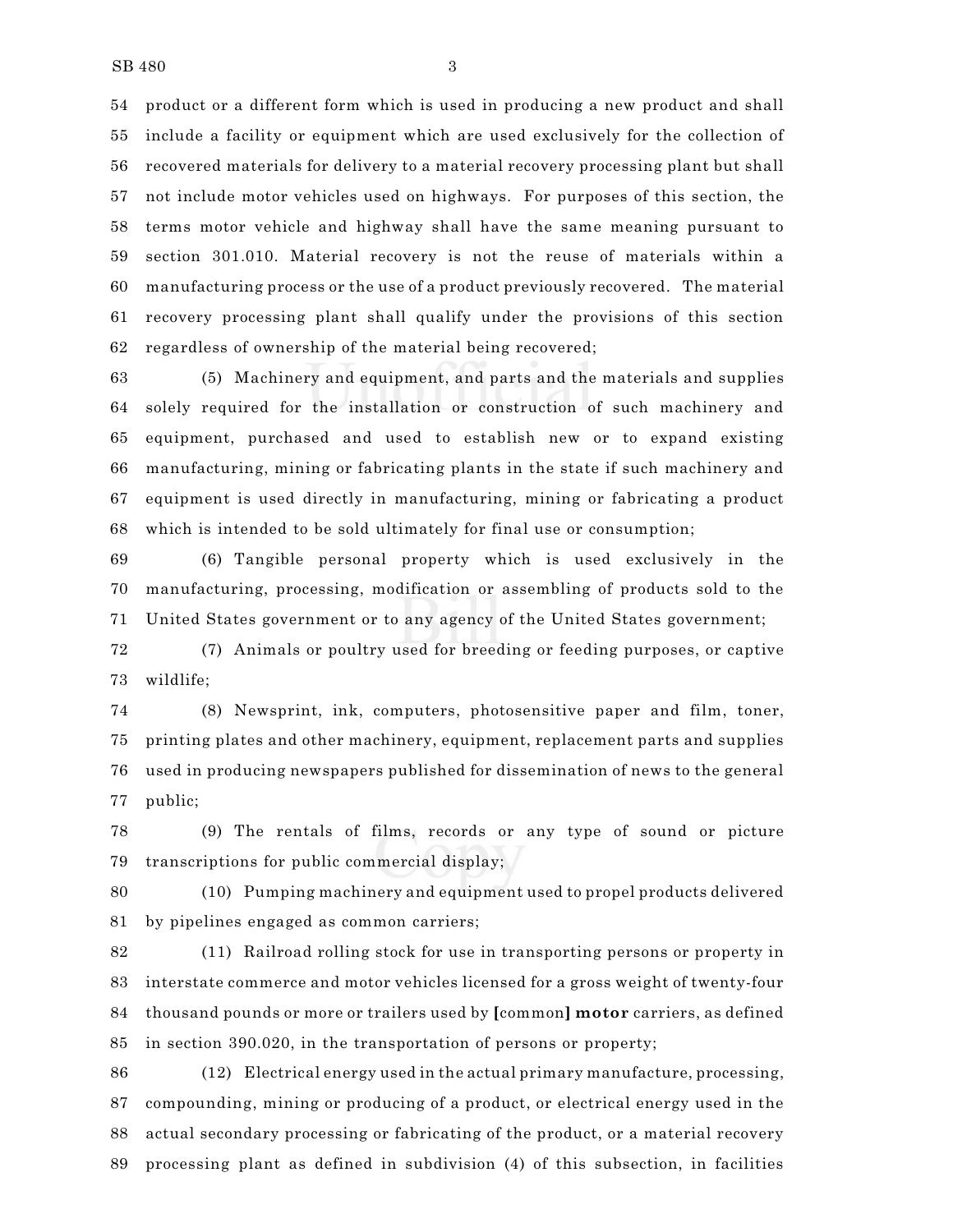owned or leased by the taxpayer, if the total cost of electrical energy so used exceeds ten percent of the total cost of production, either primary or secondary, exclusive of the cost of electrical energy so used or if the raw materials used in such processing contain at least twenty-five percent recovered materials as defined in section 260.200. There shall be a rebuttable presumption that the raw materials used in the primary manufacture of automobiles contain at least twenty-five percent recovered materials. For purposes of this subdivision, "processing" means any mode of treatment, act or series of acts performed upon materials to transform and reduce them to a different state or thing, including treatment necessary to maintain or preserve such processing by the producer at the production facility;

 (13) Anodes which are used or consumed in manufacturing, processing, compounding, mining, producing or fabricating and which have a useful life of less than one year;

 (14) Machinery, equipment, appliances and devices purchased or leased and used solely for the purpose of preventing, abating or monitoring air pollution, and materials and supplies solely required for the installation, construction or reconstruction of such machinery, equipment, appliances and devices;

 (15) Machinery, equipment, appliances and devices purchased or leased and used solely for the purpose of preventing, abating or monitoring water pollution, and materials and supplies solely required for the installation, construction or reconstruction of such machinery, equipment, appliances and devices;

(16) Tangible personal property purchased by a rural water district;

 (17) All amounts paid or charged for admission or participation or other fees paid by or other charges to individuals in or for any place of amusement, entertainment or recreation, games or athletic events, including museums, fairs, zoos and planetariums, owned or operated by a municipality or other political subdivision where all the proceeds derived therefrom benefit the municipality or other political subdivision and do not inure to any private person, firm, or corporation;

 (18) All sales of insulin and prosthetic or orthopedic devices as defined on January 1, 1980, by the federal Medicare program pursuant to Title XVIII of the Social Security Act of 1965, including the items specified in Section 1862(a)(12) of that act, and also specifically including hearing aids and hearing aid supplies and all sales of drugs which may be legally dispensed by a licensed pharmacist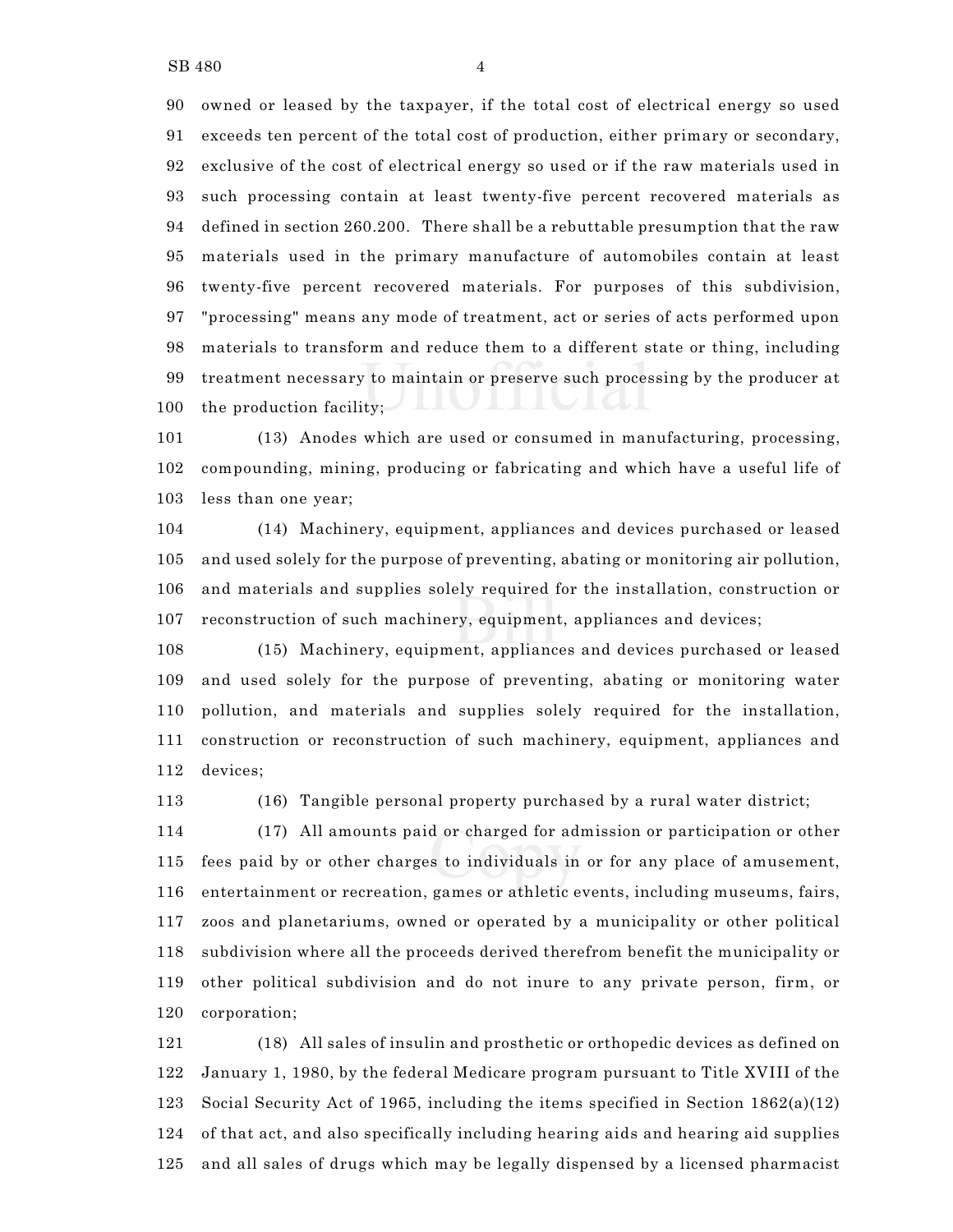only upon a lawful prescription of a practitioner licensed to administer those items, including samples and materials used to manufacture samples which may be dispensed by a practitioner authorized to dispense such samples and all sales or rental of medical oxygen, home respiratory equipment and accessories, hospital beds and accessories and ambulatory aids, all sales or rental of manual and powered wheelchairs, stairway lifts, Braille writers, electronic Braille equipment and, if purchased or rented by or on behalf of a person with one or more physical or mental disabilities to enable them to function more independently, all sales or rental of scooters, reading machines, electronic print enlargers and magnifiers, electronic alternative and augmentative communication devices, and items used solely to modify motor vehicles to permit the use of such motor vehicles by individuals with disabilities or sales of over-the-counter or nonprescription drugs to individuals with disabilities, and drugs required by the Food and Drug Administration to meet the over-the-counter drug product labeling requirements in 21 CFR 201.66, or its successor, as prescribed by a health care practitioner licensed to prescribe;

 (19) All sales made by or to religious and charitable organizations and institutions in their religious, charitable or educational functions and activities and all sales made by or to all elementary and secondary schools operated at public expense in their educational functions and activities;

 (20) All sales of aircraft to common carriers for storage or for use in interstate commerce and all sales made by or to not-for-profit civic, social, service or fraternal organizations, including fraternal organizations which have been 149 declared tax-exempt organizations pursuant to Section  $501(c)(8)$  or (10) of the 1986 Internal Revenue Code, as amended, in their civic or charitable functions and activities and all sales made to eleemosynary and penal institutions and industries of the state, and all sales made to any private not-for-profit institution of higher education not otherwise excluded pursuant to subdivision (19) of this subsection or any institution of higher education supported by public funds, and all sales made to a state relief agency in the exercise of relief functions and activities;

 (21) All ticket sales made by benevolent, scientific and educational associations which are formed to foster, encourage, and promote progress and improvement in the science of agriculture and in the raising and breeding of animals, and by nonprofit summer theater organizations if such organizations are exempt from federal tax pursuant to the provisions of the Internal Revenue Code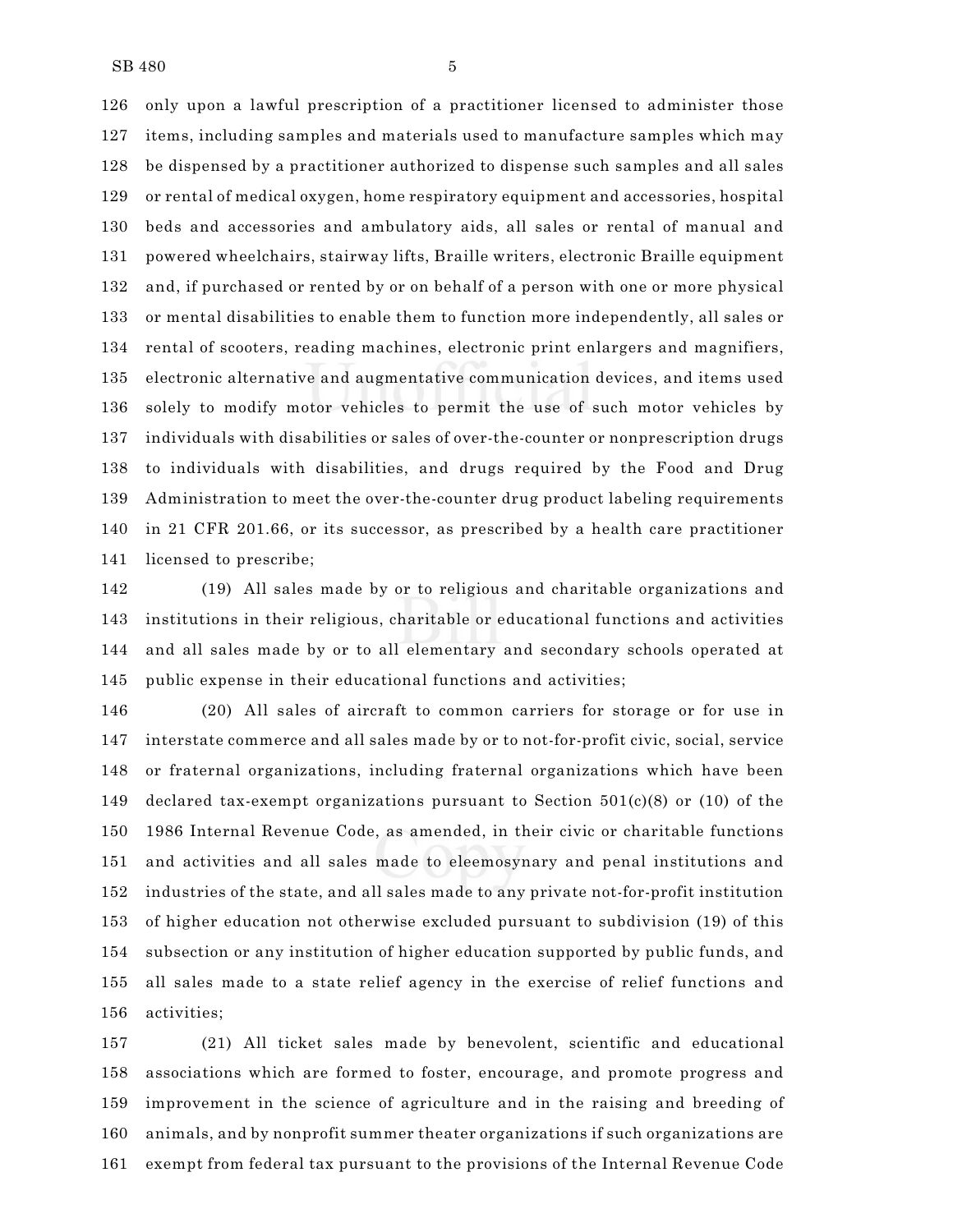and all admission charges and entry fees to the Missouri state fair or any fair conducted by a county agricultural and mechanical society organized and operated pursuant to sections 262.290 to 262.530;

 (22) All sales made to any private not-for-profit elementary or secondary school, all sales of feed additives, medications or vaccines administered to livestock or poultry in the production of food or fiber, all sales of pesticides used in the production of crops, livestock or poultry for food or fiber, all sales of bedding used in the production of livestock or poultry for food or fiber, all sales of propane or natural gas, electricity or diesel fuel used exclusively for drying agricultural crops, natural gas used in the primary manufacture or processing of fuel ethanol as defined in section 142.028, natural gas, propane, and electricity used by an eligible new generation cooperative or an eligible new generation processing entity as defined in section 348.432, and all sales of farm machinery and equipment, other than airplanes, motor vehicles and trailers, and any freight charges on any exempt item. As used in this subdivision, the term "feed additives" means tangible personal property which, when mixed with feed for livestock or poultry, is to be used in the feeding of livestock or poultry. As used in this subdivision, the term "pesticides" includes adjuvants such as crop oils, surfactants, wetting agents and other assorted pesticide carriers used to improve or enhance the effect of a pesticide and the foam used to mark the application of pesticides and herbicides for the production of crops, livestock or poultry. As used in this subdivision, the term "farm machinery and equipment" means new or used farm tractors and such other new or used farm machinery and equipment and repair or replacement parts thereon and any accessories for and upgrades to such farm machinery and equipment, rotary mowers used exclusively for agricultural purposes, and supplies and lubricants used exclusively, solely, and directly for producing crops, raising and feeding livestock, fish, poultry, pheasants, chukar, quail, or for producing milk for ultimate sale at retail, including field drain tile, and one-half of each purchaser's purchase of diesel fuel therefor which is:

(a) Used exclusively for agricultural purposes;

 (b) Used on land owned or leased for the purpose of producing farm products; and

 (c) Used directly in producing farm products to be sold ultimately in processed form or otherwise at retail or in producing farm products to be fed to livestock or poultry to be sold ultimately in processed form at retail;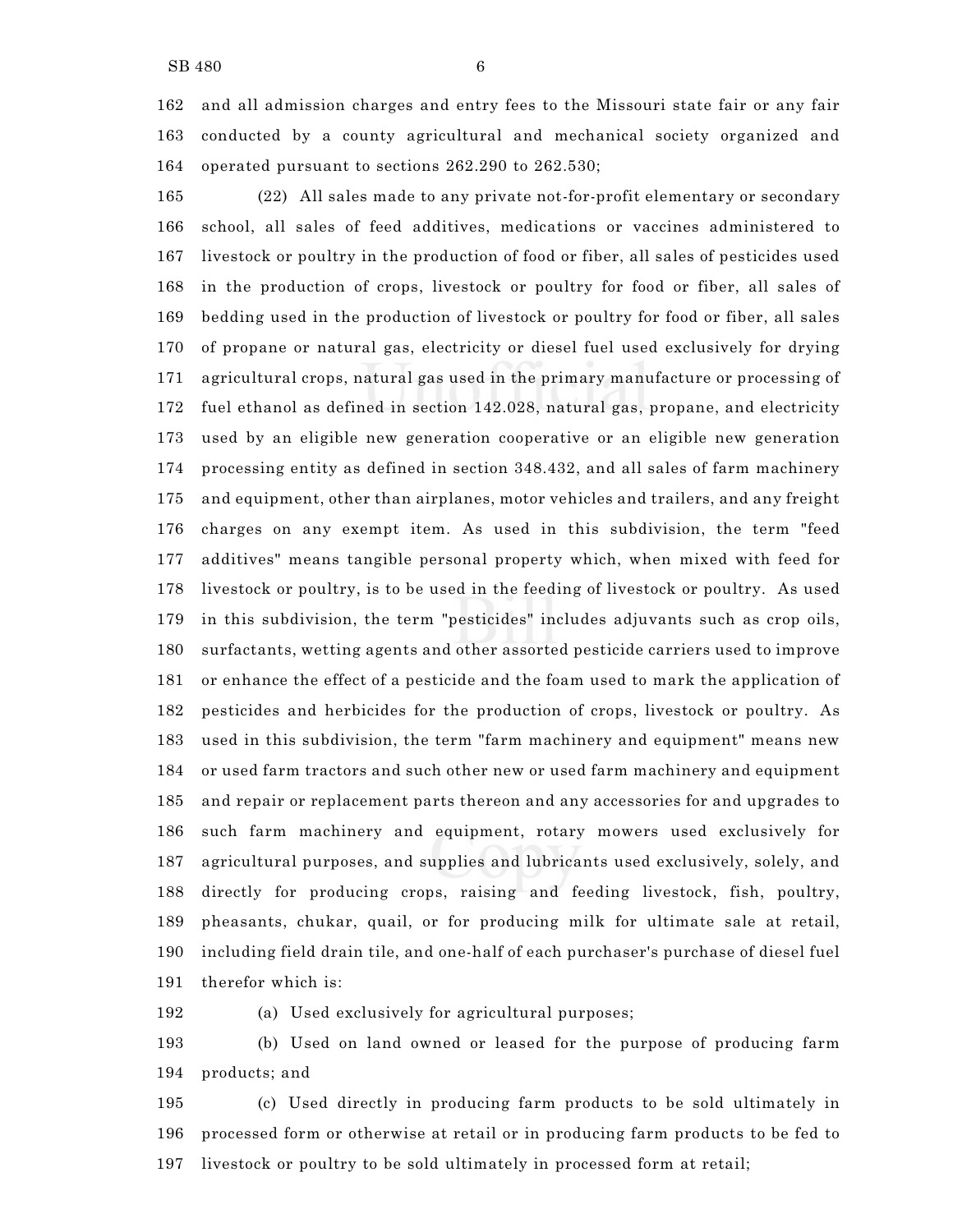(23) Except as otherwise provided in section 144.032, all sales of metered water service, electricity, electrical current, natural, artificial or propane gas, wood, coal or home heating oil for domestic use and in any city not within a county, all sales of metered or unmetered water service for domestic use:

 (a) "Domestic use" means that portion of metered water service, electricity, electrical current, natural, artificial or propane gas, wood, coal or home heating oil, and in any city not within a county, metered or unmetered water service, which an individual occupant of a residential premises uses for nonbusiness, noncommercial or nonindustrial purposes. Utility service through a single or master meter for residential apartments or condominiums, including service for common areas and facilities and vacant units, shall be deemed to be for domestic use. Each seller shall establish and maintain a system whereby individual purchases are determined as exempt or nonexempt;

 (b) Regulated utility sellers shall determine whether individual purchases are exempt or nonexempt based upon the seller's utility service rate classifications as contained in tariffs on file with and approved by the Missouri public service commission. Sales and purchases made pursuant to the rate classification "residential" and sales to and purchases made by or on behalf of the occupants of residential apartments or condominiums through a single or master meter, including service for common areas and facilities and vacant units, shall be considered as sales made for domestic use and such sales shall be exempt from sales tax. Sellers shall charge sales tax upon the entire amount of purchases classified as nondomestic use. The seller's utility service rate classification and the provision of service thereunder shall be conclusive as to whether or not the utility must charge sales tax;

 (c) Each person making domestic use purchases of services or property and who uses any portion of the services or property so purchased for a nondomestic use shall, by the fifteenth day of the fourth month following the year of purchase, and without assessment, notice or demand, file a return and pay sales tax on that portion of nondomestic purchases. Each person making nondomestic purchases of services or property and who uses any portion of the services or property so purchased for domestic use, and each person making domestic purchases on behalf of occupants of residential apartments or condominiums through a single or master meter, including service for common areas and facilities and vacant units, under a nonresidential utility service rate classification may, between the first day of the first month and the fifteenth day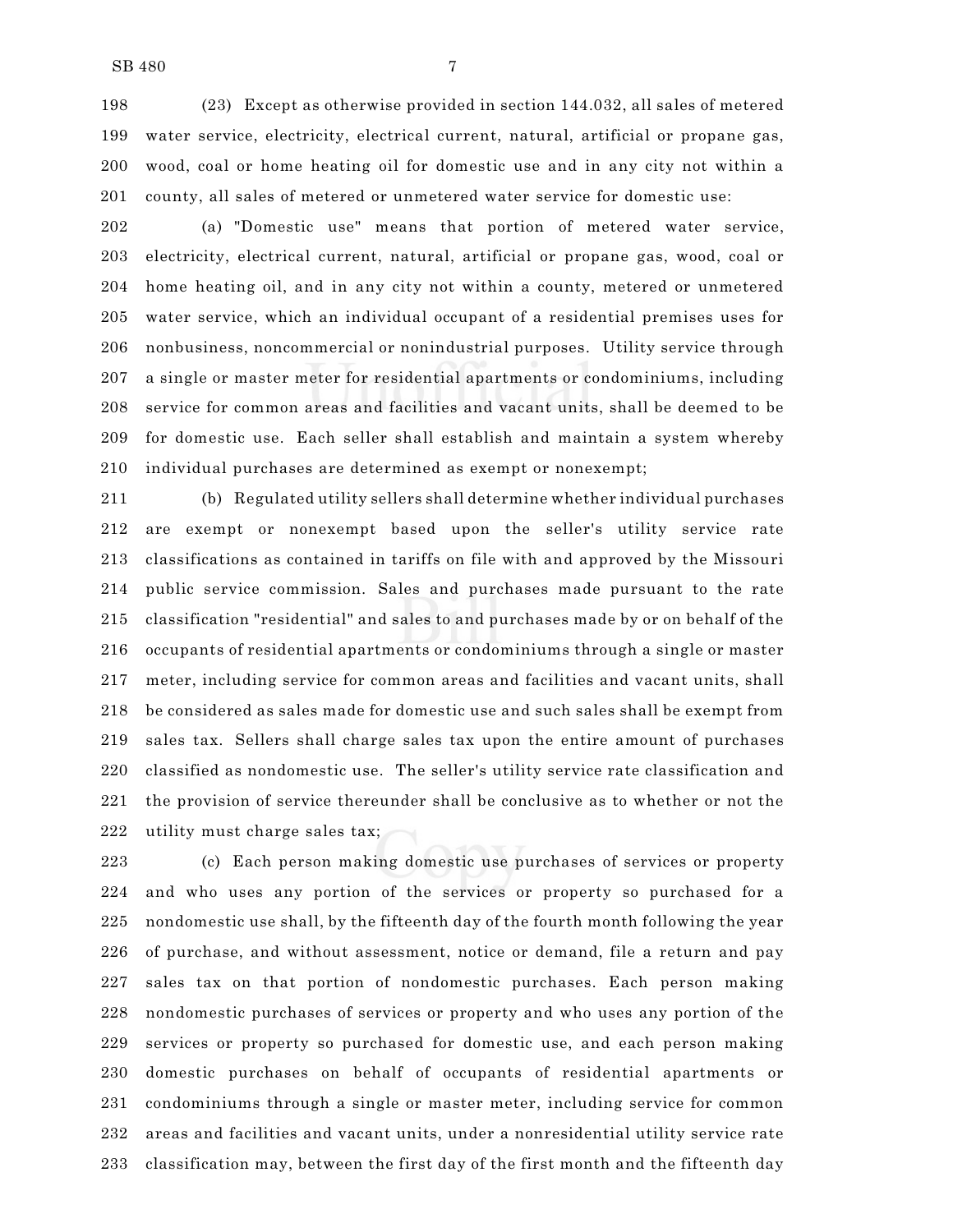of the fourth month following the year of purchase, apply for credit or refund to the director of revenue and the director shall give credit or make refund for taxes paid on the domestic use portion of the purchase. The person making such purchases on behalf of occupants of residential apartments or condominiums shall have standing to apply to the director of revenue for such credit or refund;

 (24) All sales of handicraft items made by the seller or the seller's spouse if the seller or the seller's spouse is at least sixty-five years of age, and if the total gross proceeds from such sales do not constitute a majority of the annual gross income of the seller;

 (25) Excise taxes, collected on sales at retail, imposed by Sections 4041, 4061, 4071, 4081, 4091, 4161, 4181, 4251, 4261 and 4271 of Title 26, United States Code. The director of revenue shall promulgate rules pursuant to chapter 536 to eliminate all state and local sales taxes on such excise taxes;

 (26) Sales of fuel consumed or used in the operation of ships, barges, or waterborne vessels which are used primarily in or for the transportation of property or cargo, or the conveyance of persons for hire, on navigable rivers bordering on or located in part in this state, if such fuel is delivered by the seller to the purchaser's barge, ship, or waterborne vessel while it is afloat upon such river;

 (27) All sales made to an interstate compact agency created pursuant to sections 70.370 to 70.441 or sections 238.010 to 238.100 in the exercise of the functions and activities of such agency as provided pursuant to the compact;

 (28) Computers, computer software and computer security systems purchased for use by architectural or engineering firms headquartered in this state. For the purposes of this subdivision, "headquartered in this state" means the office for the administrative management of at least four integrated facilities operated by the taxpayer is located in the state of Missouri;

 (29) All livestock sales when either the seller is engaged in the growing, producing or feeding of such livestock, or the seller is engaged in the business of buying and selling, bartering or leasing of such livestock;

 (30) All sales of barges which are to be used primarily in the transportation of property or cargo on interstate waterways;

 (31) Electrical energy or gas, whether natural, artificial or propane, water, or other utilities which are ultimately consumed in connection with the manufacturing of cellular glass products or in any material recovery processing plant as defined in subdivision (4) of this subsection;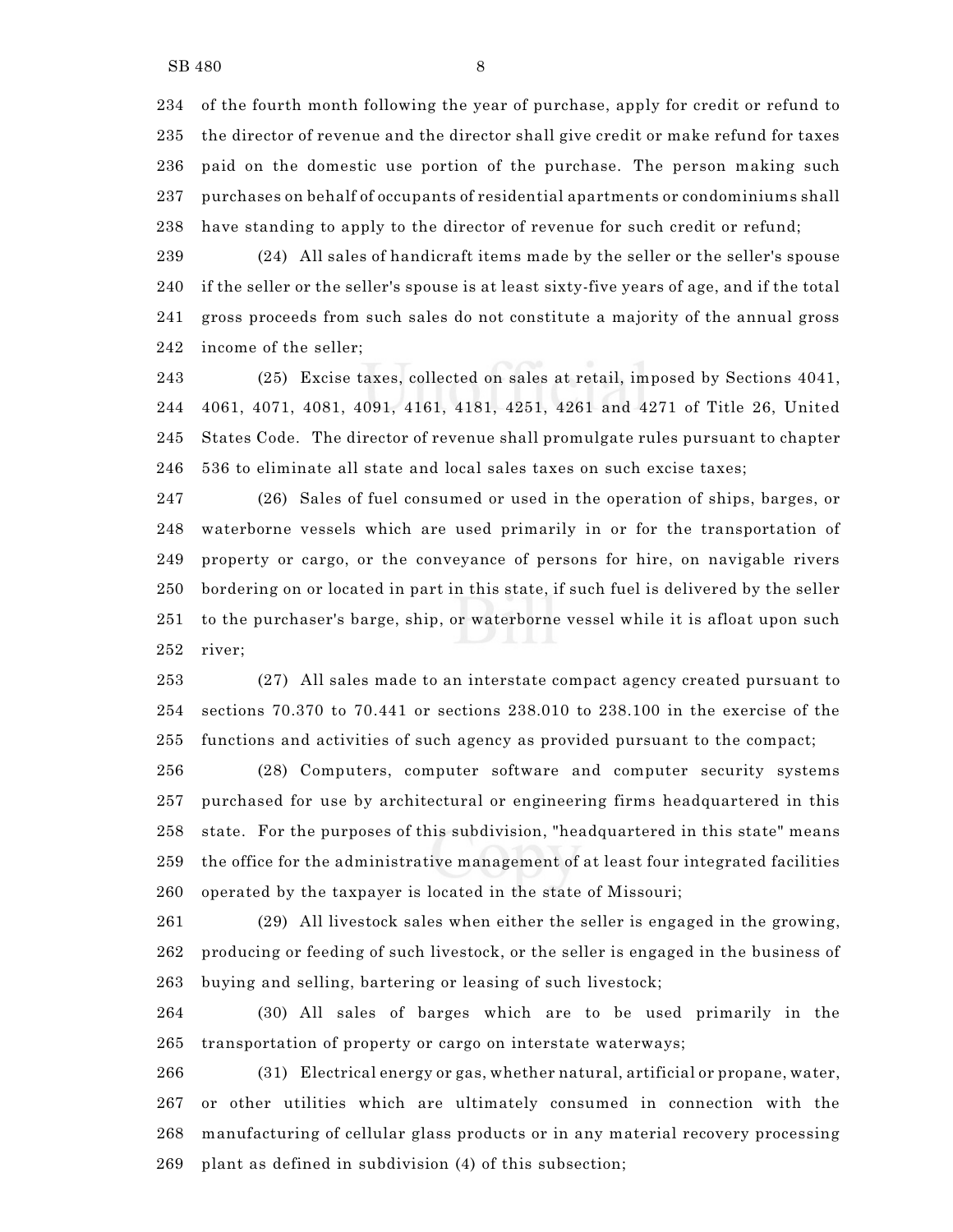(32) Notwithstanding other provisions of law to the contrary, all sales of pesticides or herbicides used in the production of crops, aquaculture, livestock or poultry;

 (33) Tangible personal property and utilities purchased for use or consumption directly or exclusively in the research and development of agricultural/biotechnology and plant genomics products and prescription pharmaceuticals consumed by humans or animals;

(34) All sales of grain bins for storage of grain for resale;

 (35) All sales of feed which are developed for and used in the feeding of pets owned by a commercial breeder when such sales are made to a commercial breeder, as defined in section 273.325, and licensed pursuant to sections 273.325 to 273.357;

 (36) All purchases by a contractor on behalf of an entity located in another state, provided that the entity is authorized to issue a certificate of exemption for purchases to a contractor under the provisions of that state's laws. For purposes of this subdivision, the term "certificate of exemption" shall mean any document evidencing that the entity is exempt from sales and use taxes on purchases pursuant to the laws of the state in which the entity is located. Any contractor making purchases on behalf of such entity shall maintain a copy of the entity's exemption certificate as evidence of the exemption. If the exemption certificate issued by the exempt entity to the contractor is later determined by the director of revenue to be invalid for any reason and the contractor has accepted the certificate in good faith, neither the contractor or the exempt entity shall be liable for the payment of any taxes, interest and penalty due as the result of use of the invalid exemption certificate. Materials shall be exempt from all state and local sales and use taxes when purchased by a contractor for the purpose of fabricating tangible personal property which is used in fulfilling a contract for the purpose of constructing, repairing or remodeling facilities for the following:

 (a) An exempt entity located in this state, if the entity is one of those entities able to issue project exemption certificates in accordance with the provisions of section 144.062; or

 (b) An exempt entity located outside the state if the exempt entity is authorized to issue an exemption certificate to contractors in accordance with the provisions of that state's law and the applicable provisions of this section;

 (37) All sales or other transfers of tangible personal property to a lessor who leases the property under a lease of one year or longer executed or in effect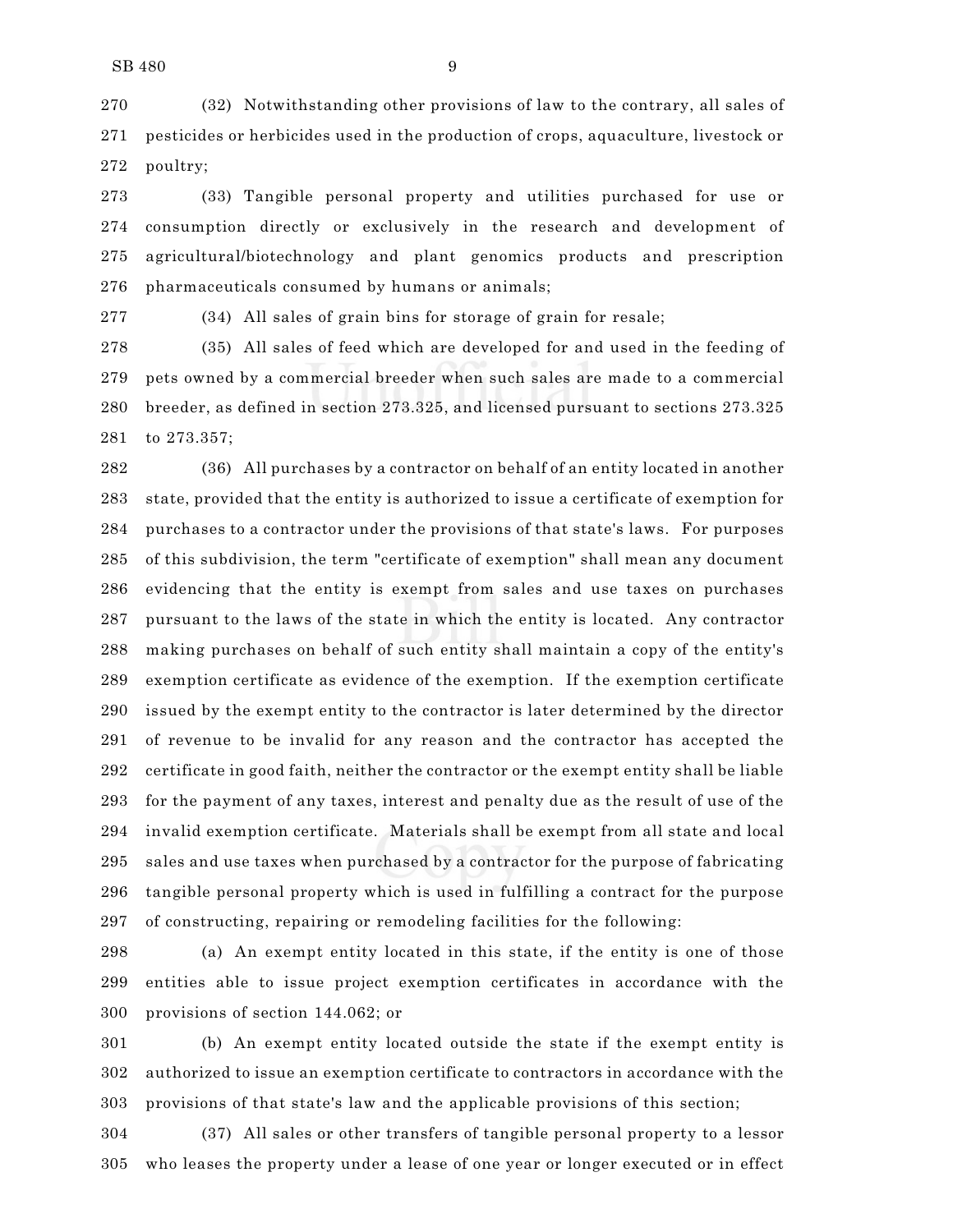at the time of the sale or other transfer to an interstate compact agency created pursuant to sections 70.370 to 70.441 or sections 238.010 to 238.100;

 (38) Sales of tickets to any collegiate athletic championship event that is held in a facility owned or operated by a governmental authority or commission, a quasi-governmental agency, a state university or college or by the state or any political subdivision thereof, including a municipality, and that is played on a neutral site and may reasonably be played at a site located outside the state of Missouri. For purposes of this subdivision, "neutral site" means any site that is not located on the campus of a conference member institution participating in the event;

 (39) All purchases by a sports complex authority created under section 64.920, and all sales of utilities by such authority at the authority's cost that are consumed in connection with the operation of a sports complex leased to a professional sports team;

 (40) Beginning January 1, 2009, but not after January 1, 2015, materials, replacement parts, and equipment purchased for use directly upon, and for the modification, replacement, repair, and maintenance of aircraft, aircraft power plants, and aircraft accessories;

 (41) Sales of sporting clays, wobble, skeet, and trap targets to any shooting range or similar places of business for use in the normal course of business and money received by a shooting range or similar places of business from patrons and held by a shooting range or similar place of business for redistribution to patrons at the conclusion of a shooting event.

390.020. As used in this chapter, unless the context clearly requires otherwise, the words and terms mean:

 (1) "Agricultural commodities in bulk", commodities conforming to the meaning of "commodities in bulk" as defined in this section, which are agricultural, horticultural, viticultural or forest products or any other products which are grown or produced on a farm or in a forest, and which have not undergone processing at any time since movement from the farm or forest, or processed or unprocessed grain, feed, feed ingredients, or forest products;

 (2) "Certificate", a written document authorizing a common carrier to engage in intrastate commerce and issued under the provisions of this chapter; (3) "Charter service", the transportation of a group of persons who, pursuant to a common purpose and at a fixed charge for the vehicle, have acquired the exclusive use of a passenger-carrying motor vehicle to travel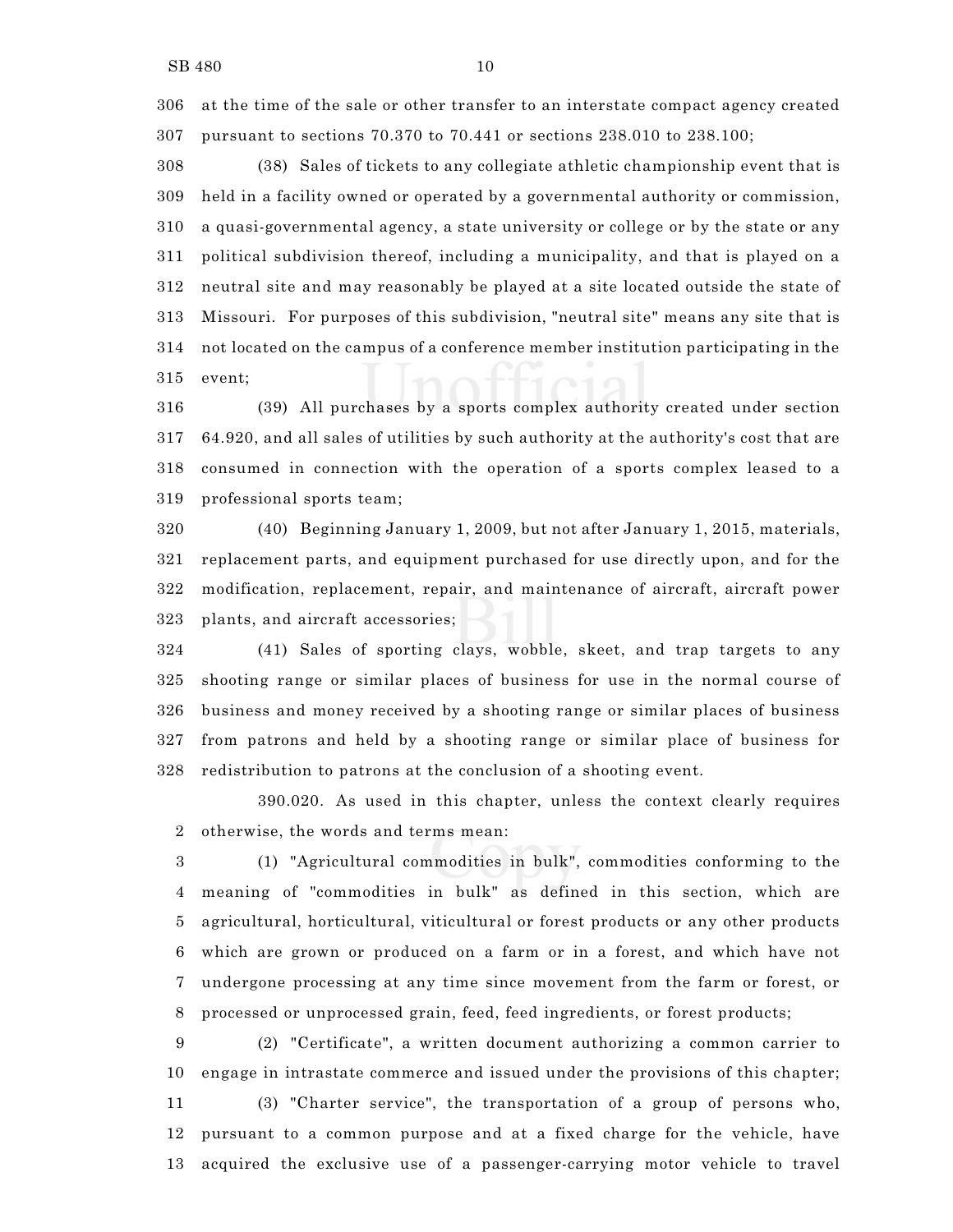together as a group from a point of origin to a specified destination or for a particular itinerary, either agreed upon in advance or modified by the chartering group after having left the place of origin;

 (4) "Commercial zone", unless otherwise increased pursuant to the provisions of subdivision (4) of section 390.041, any municipality within this state together with that territory either within or without the state of Missouri, extending one mile beyond the corporate limits of such municipality and one additional mile for each fifty thousand inhabitants or portion thereof; however, any commercial zone of a city not within a county shall extend eighteen miles beyond that city's corporate limits and shall also extend throughout any first class charter county which adjoins that zone;

 (5) "Commodities in bulk", commodities, which are fungible, flowable, capable of being poured or dumped, tendered for transportation unpackaged, incapable of being counted, but are weighed or measured by volume and which conform to the shape of the vehicle transporting them;

 (6) "Common carrier", any person **[**which holds itself out to the general public to engage**] who engages** in the transportation by motor vehicle of passengers or property for hire or compensation upon the public highways and airlines engaged in intrastate commerce;

 (7) "Contract carrier", any person under individual contracts or agreements which engage in transportation by motor vehicles of passenger or property for hire or compensation upon the public highways;

 (8) "Corporate family", a group of corporations consisting of a parent corporation and all subsidiaries in which the parent corporation owns directly or indirectly a one hundred percent interest;

 (9) "Division", the division of motor carrier and railroad safety of the department of transportation;

(10) "Driveaway operator":

 (a) Any motor carrier who moves any commercial motor vehicle or assembled automobile singly under its own power or in any other combination of two or more vehicles under the power of one of said vehicles upon any public highway for the purpose of delivery for sale or for delivery either before or after sale;

 (b) A person engaged in the business of furnishing drivers and operators for the purpose of transporting vehicles in transit from one place to another by the driveaway or towaway methods; or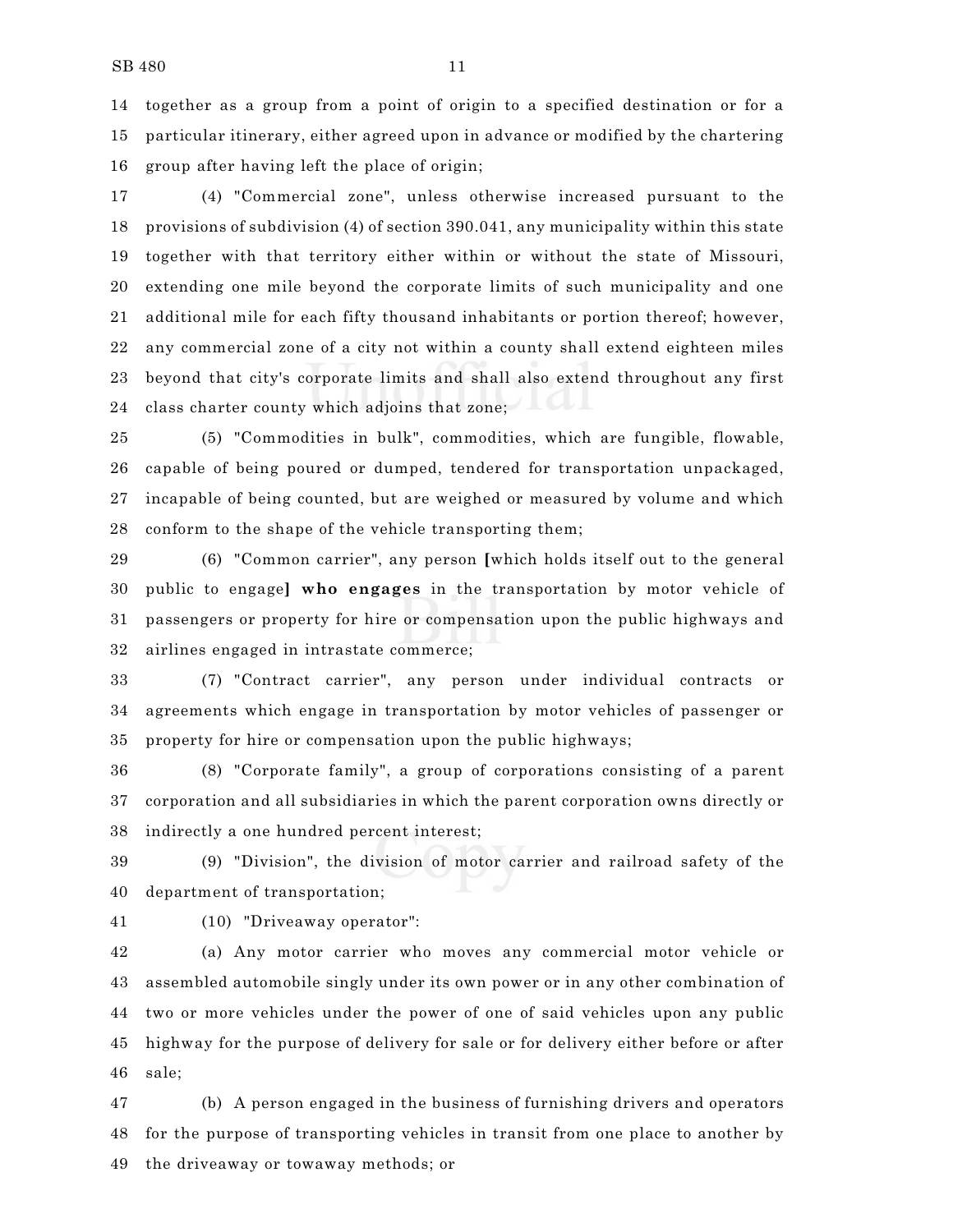(c) A person who is lawfully engaged in the business of transporting or delivering vehicles that are not the person's own and vehicles of a type otherwise required to be registered, by the driveaway or towaway methods, from a point of manufacture, assembly or distribution or from the owner of the vehicles to a dealer or sales agent of a manufacturer or to any consignee designated by the shipper or consignor;

 (11) "Dump truck", any open-top vehicle, including dump trailers, and those trailers commonly referred to as hopper trailers and/or belly dump trailers, that discharges its load by tipping or opening the body in such a manner that the load is ejected or dumped by gravity but does not include tank or other closed-top vehicles, or vehicles that discharge cargo by means of an auger, conveyor belt, air pressure, pump or other mechanical means;

 (12) "Household goods", personal effects and property used or to be used in a dwelling when a part of the equipment or supply of such dwelling; new or used furniture; store or office furniture or fixtures; equipment of museums, institutions, hospitals and other establishments; and articles, which because of their unusual nature or value require specialized handling and equipment usually employed in moving household goods;

 (13) "Interstate commerce", commerce between a point in this state and a point outside this state, or between points outside this state when such commerce moves through this state whether such commerce moves wholly by motor vehicle or partly by motor vehicle and partly by any other regulated means of transportation where the commodity does not come to rest or change its identity during the movement;

 (14) "Intrastate commerce", commerce moving wholly between points within this state, whether such commerce moves wholly by motor vehicle or partly by motor vehicle and partly by any other means of transportation;

 (15) "Irregular route", the course or line of travel to be used by a motor carrier's vehicle when not restricted to any specific route or routes within the area the motor carrier is authorized to serve;

 (16) "Less-than-truckload lots", lots of freight, other than a truckload lot, being transported on the motor vehicle at one time;

 (17) "Mobile home", house trailers, cabin trailers, bungalow trailers, mobile homes and any other transportable building unit designed to be used for residential, commercial, industrial or recreational purposes, including special equipment, wheels, tires, axles, springs, racks, undercarriages and undersupports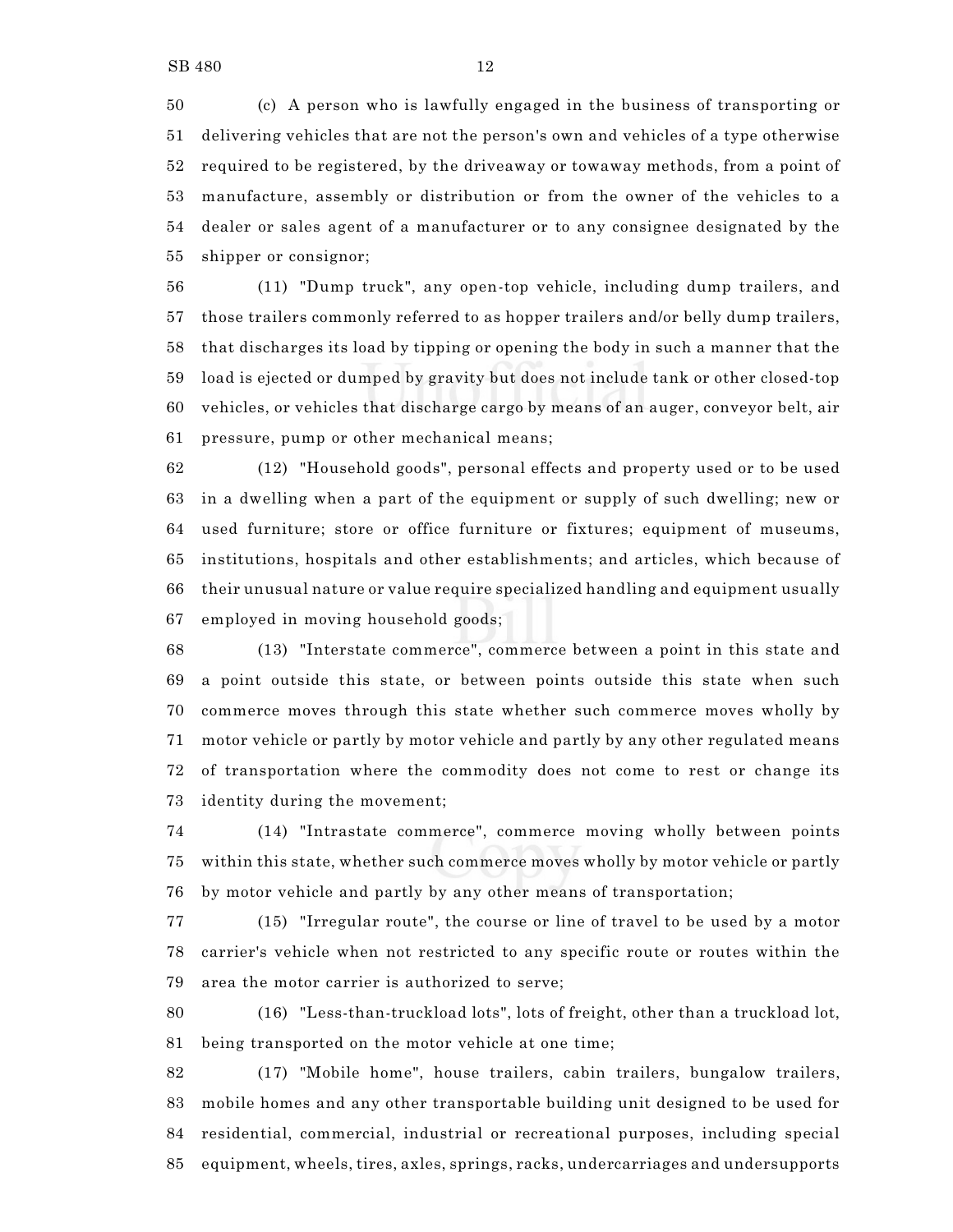used or useful in connection with the transportation of mobile homes when transported as part of the transportation of mobile homes;

 (18) "Motor carrier", any person engaged in the transportation of property or passengers, or both, for compensation or hire, over the public roads of this state by motor vehicle. The term includes both common and contract carriers;

 (19) "Motor vehicle", any vehicle, truck, truck-tractor, trailer, or semitrailer, motor bus or any self-propelled vehicle used upon the highways of the state in the transportation of property or passengers;

 (20) "Party", any person admitted as a party to a division proceeding or seeking and entitled as a matter of right to admission to a division proceeding;

 (21) "Permit", a permit issued under the provisions of this chapter to a contract carrier to engage in intrastate or interstate commerce or to a common carrier to engage in interstate commerce;

 (22) "Person", any individual or other legal entity, whether such entity is a proprietorship, partnership, corporation, company, association or joint-stock association, including the partners, officers, employees, and agents of the person, as well as any trustees, assignees, receivers, or personal representatives of the person;

 (23) "Private carrier", any person engaged in the transportation of property or passengers by motor vehicle upon public highways, but not as a common or contract carrier by motor vehicle; and includes any person who transports property by motor vehicle where such transportation is incidental to or in furtherance of his commercial enterprises;

 (24) "Public highway", every public street, road, highway or thoroughfare of any kind used by the public, whether actually dedicated to the public;

 (25) "Regular route", a specific and determined course to be traveled by a motor carrier's vehicle rendering service to, from or between various points or localities in this state;

 (26) "School bus", any motor vehicle while being used solely to transport students to or from school or to transport students to or from any place for educational purposes or school purposes;

 (27) "Taxicab", any motor vehicle performing a bona fide for-hire taxicab service having a capacity of not more than five passengers, exclusive of the driver, and not operated on a regular route or between fixed termini;

 (28) "Truckload lot", a lot or lots of freight tendered to a carrier by one consignor or one consignee for delivery at the direction of the consignor or